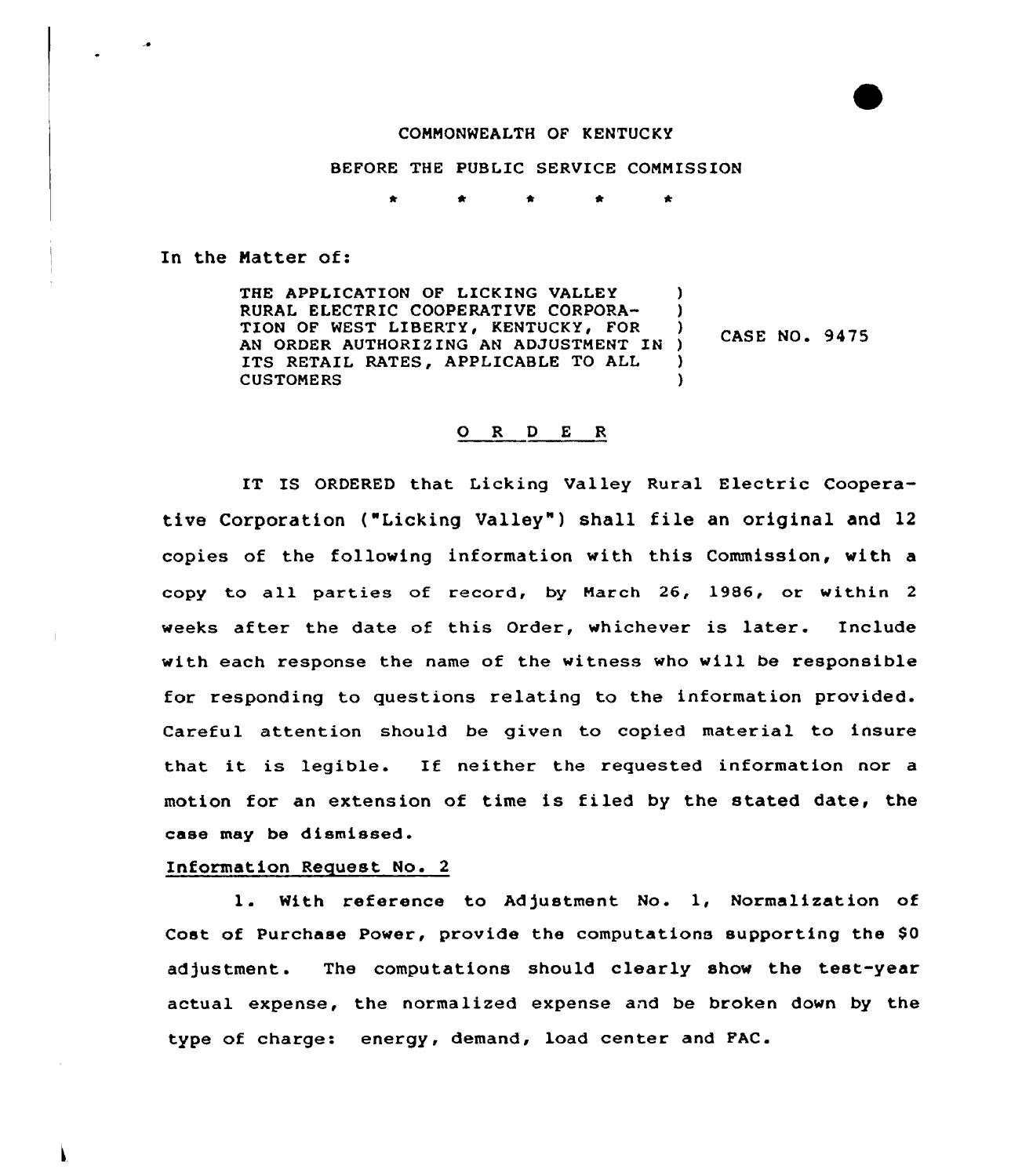2. With reference to Adjustment No. 4, Normalization of Payroll Costs, provide the computations supporting the normalized test period salaries and wages of \$1,103,369 and the actual test period salaries and wages of  $$1,048,287$ . Include a narrative explanation of any assumptions utilized in the determination of the adjustment of \$55,082.

3. Explain why Licking Valley used the test year ratio of expensed to capitalized wages in the payroll adjustment rather than a historical annual average.

4. With reference to Adjustment No. 5, Payroll Tax Expense, explain why the FICA tax was capitalized at 25 percent.

5. With reference to Adjustment No. 6, Employee Benefits, provide the following information:

a. A narrative explanation for the increase from 7 to 9 percent and computations suppporting the annual payment of \$77,946 for retirement insurance.

b. <sup>A</sup> discussion of the reason for instituting the NRECA savings plan. Provide computations supporting the payment of \$ 12,149 for the 6-month period ending December 31, 1985.

c. Documentary support of the group health insurance premiums and computations supporting the actual and normalized test period premiums used to determine the adjustment of \$14,617.

6. With reference to Adjustment No. 7, Property Taxes, provide the assessed value on which the test-year property taxes were based.

7. With reference to Adjustment No. 8, General Insurance, provide the following:

 $-2-$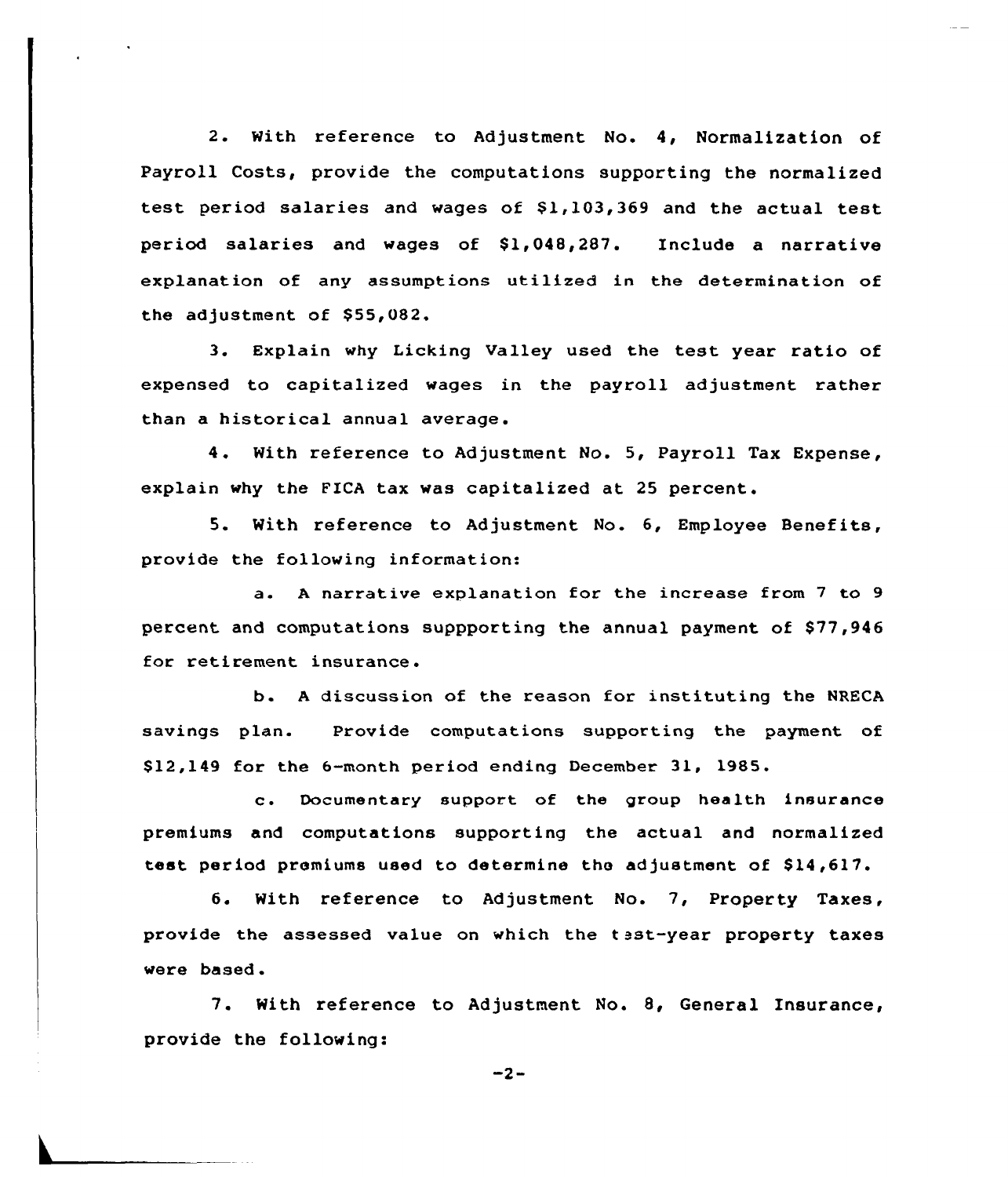a. Documentary support of the premium for each period.

b. The reason for using the expensed to capitalized ratios.

8. Provide a discussion of the reasons for increasing the directors' fees and the attorney's retainer.

9. With reference to Exhibit I, does the column labeled "Test Year" represent actual test year results? If not, please explain.

10. Provide the computations supporting the 13-month average of materials and supplies of \$199,140 used in the determination of Net Rate Base, Exhibit N.

ll. With reference to Exhibit <sup>N</sup> wherein the calculation of Net Rate Base is presented using the test year-end balance of prepayments, provide any evidence deemed appropriate as to why a 13-month average should not be used to minimize the effects of fluctuations in this account.

12. Licking Valley's policy is to pay directors a flat fee of \$150 monthly (\$100 prior to July 1985) according to page 1, Exhibit 20. However, board member Nr. Walton Jones received an amount double the monthly fee for the months of November, December, January, February, July and October of the test year. Likewise, board member Nr. Earl May, Jr., received an amount double the monthly fee for June. Please explain this discrepancy.

13. Please reconcile the operating expenses as reported for the test year in Exhibit I with the operating expenses reported in Exhibit 16. Test-year operating expenses in Exhibit I are

 $-3-$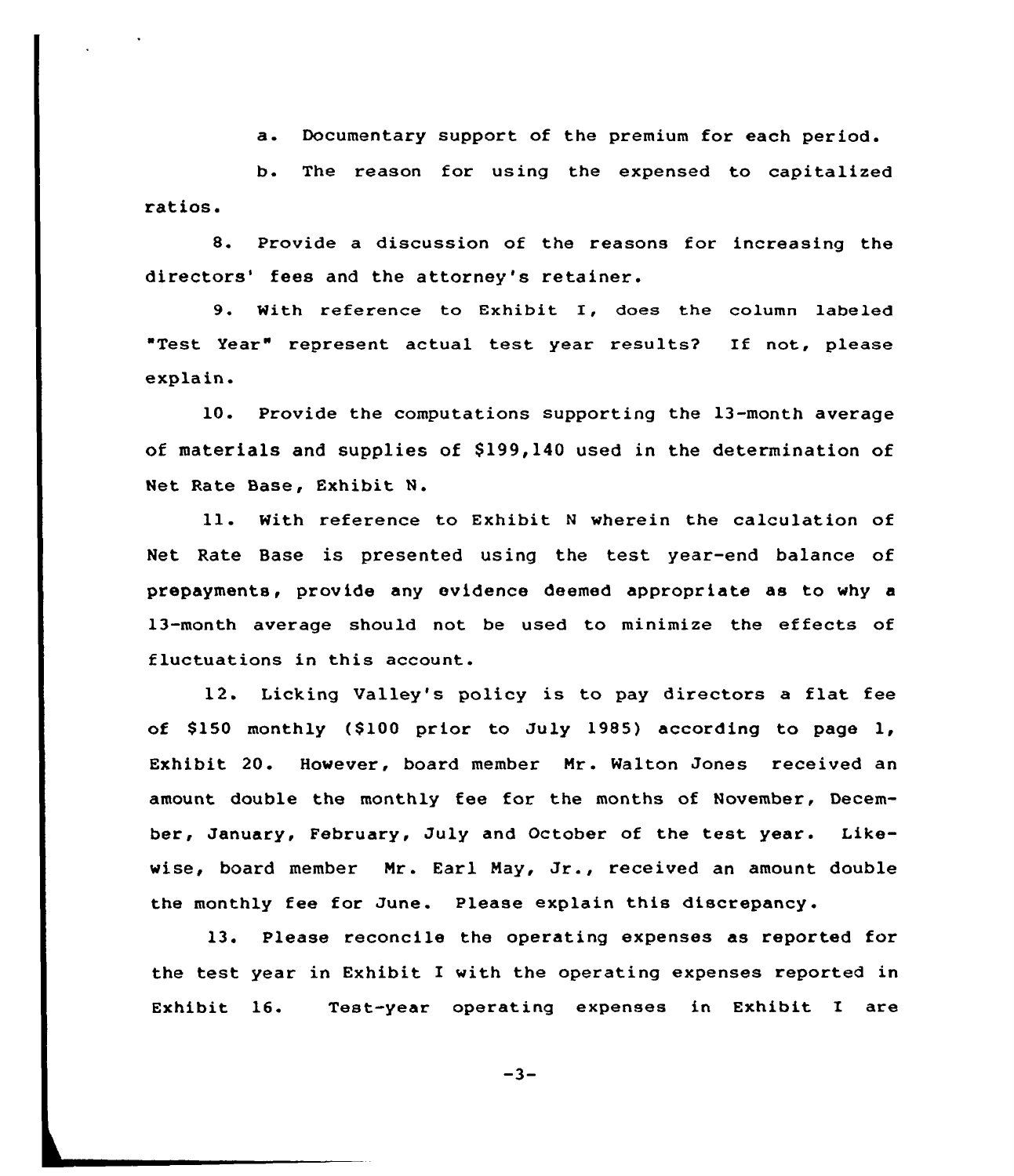88,966,628 and test-year operating expense excluding interest in Exhibit 16 are  $$9,063,208.$ 

14. With reference to the Right of Way-Maintenance Contract, Account No. 593.2 shown in Exhbit 16, page 2, provide the following:

a. <sup>A</sup> discussion concerning the necessity for this contract.

b. The terms of the contract.

c. The expense category in which the  $$147,273.80$  test year expense is reported in Exhbit I.

15. With reference to the Consumer Records, CADP expense Account No. 903.1 shown in Exhibit 16, page 2, provide the following:

a. A discussion of this expense.

b. The expense category in which the \$68,736.04 test year expense is reported in Exhibit

16. Provide an explanation of why the 12-month period ending October 31, 1985, was used as the test year in this application.

17. In recent electric cooperative proceedings before the Commission, the Commission has determined that a TIER level of 2.0 is appropriate under existing economic conditions. Explain the factors considered by Licking Valley in determining to request a 2.25 TIER. Also, provide any evidence deemed appropriate as to why the Commission should deviate from recent decisions and grant a TIER in excess of 2.0 in this instance.

18. Provide any information available with regard to Licking Valley's plans to begin rotation of capital credits. Include any

 $-4-$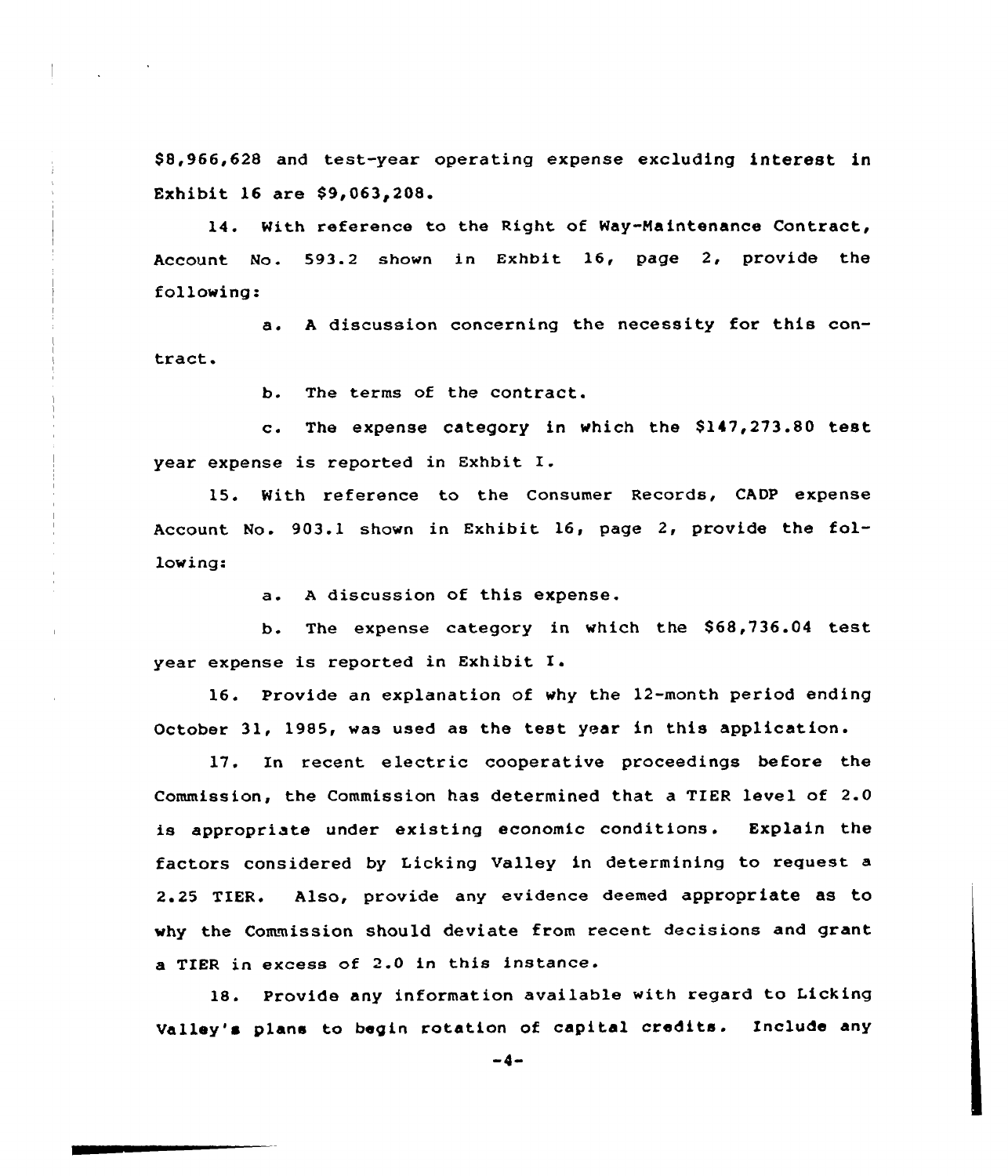board resolutions or minutes of board meetings where this issue has been discussed in the past 5 years.

19. Has Licking Valley adopted an equity management plan? If yes, what are the goals of that plan?

20. The following questions relate to the testimony of Nr. David J. Hedberg, specifically page <sup>36</sup> and DJH, Exhibit <sup>8</sup> showing that Licking Valley's "optimum" equity level is 49 percent as determined by CFC.

a. Why do Licking Valley's directors feel comfortable with an equity level of 40.8 percent rather than the "optimum" level?

b. Why does DJH, Exhbit 5, page 3, provide for capital credit refunds beginning in 1986 at an equity level of 40.84 percent rather than waiting until the "optimum" level is achieved?

21. On page 8 of Nr. Cope's testimony, explain why the load research prepared by East Kentucky Power for its entire system is inadequate to use for the allocation of demand for Licking Valley's system. Provide any workpapers, statistical analysis or descriptive analysis explaining the uniqueness of Licking Valley's residential customers when compared to the residential customers in the remaining RECC's in the East Kentucky system.

22. In preparing the cost of service study what alternative sources of load data were considered? Did Mr. Cope consider borrowing PURPA load research data from Kentucky Utilities? If not, explain the basis for this decision.

 $-5-$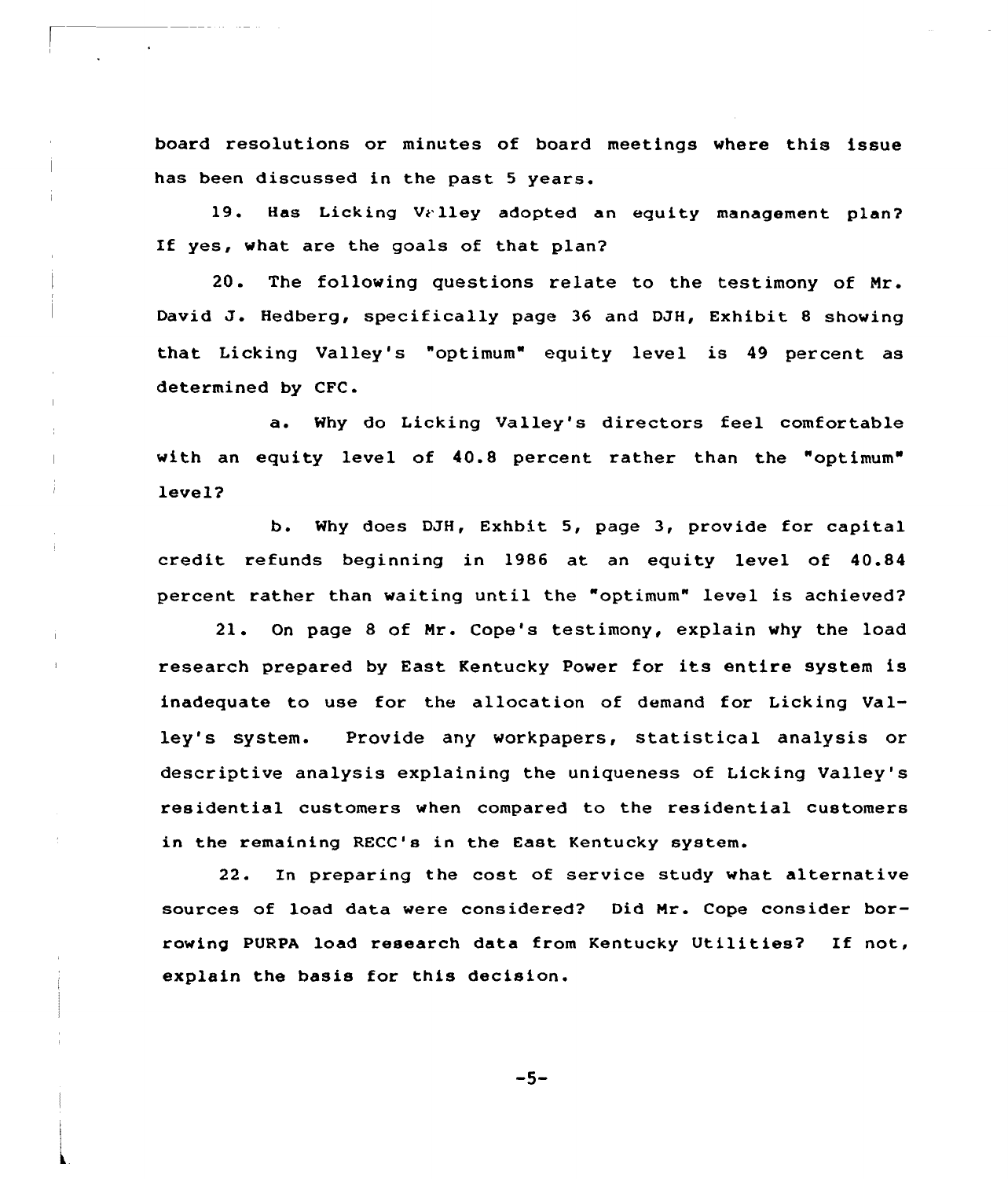23. Recalculate Exhibit <sup>L</sup> (normalized revenue) using currently existing rate design rather than proposed rate design. Provide the effect of this recalculation on Exhibits <sup>I</sup> and J.

24. Refer to Exhibit L, page 3. How many customers from Rate Schedule <sup>E</sup> are being transferred to the Farm and Home Rate Schedule? Mouldn't more customers in Rate Schedule <sup>A</sup> necessitate a lower customer charge?

25. Provide the calculation used in computing the proposed customer charge in Schedule A.

26. Refer to Exhibit L, page 8. Explain the \$3.91 demand charge contained in proposed Rate Schedule LPR and how it was determined.

<sup>27</sup> a. Assuming that Licking Valley follows the depreciation guidelines as outlined in REA Bulletin 1S3-1, Account No. 394, Tools, Shop and Garage Equipment, the depreciation rate listed in Exhibit J, page <sup>4</sup> of 22, is 1Q percent. According to the REA Bulletin this account belongs under Other General Plant and the range of the depreciation rates for this is 3.6 to <sup>6</sup> percent. Why is the rate out of the given range given by the REA Bulletin?

b. The depreciation rate range listed in Exhibit 4, page <sup>9</sup> of 12, for Transportation Equipment is <sup>10</sup> to 33.3 percent. The range for this according to the REA Bulletin ie <sup>14</sup> to 17 percent. Please explain why the guideline rates were not used for this account.

28. Does Licking Valley follow the depreciation rates and procedures as described in REA Bulletin 183-1?

 $-6-$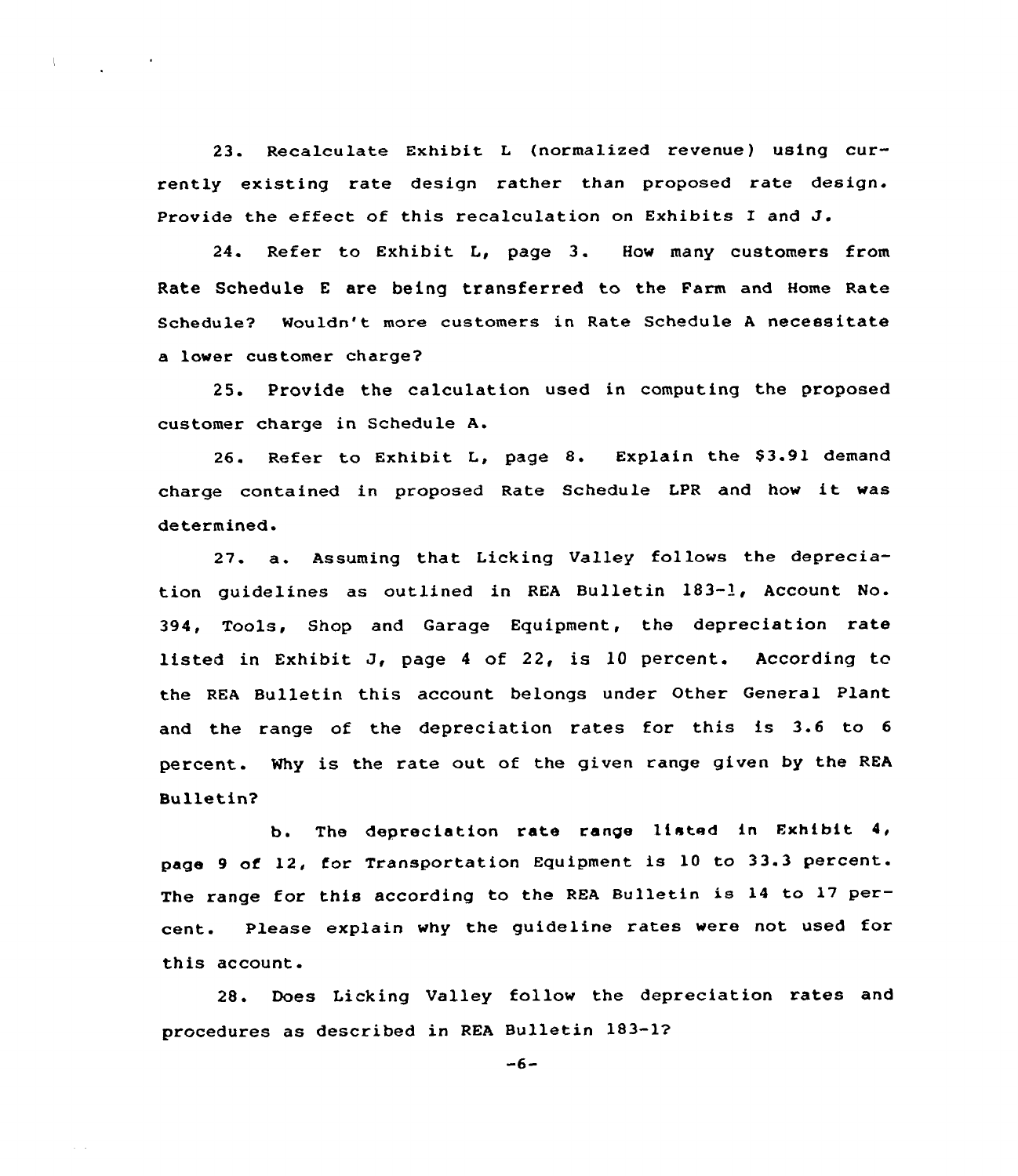29. Provide information for plotting the depreciation guideline curves in accordance with REA Bulletin 183-1. Furnish the data in the format shown on the attached data sheet No. 1.

30. Does Licking Valley propose any changes in depreciation rates?

31. Furnish <sup>a</sup> list of depreciation expenses in the format shown on the attached data sheet No. 2.

Done at Frankfort, Kentucky, this 12th day of March, 1986.

PUBLIC SERVICE CONNISSION

Cehard D. Hemans

ATTEST:

 $\mathbf i$ 

 $\overline{\phantom{a}}$  $\frac{1}{2}$ 

**Secretary**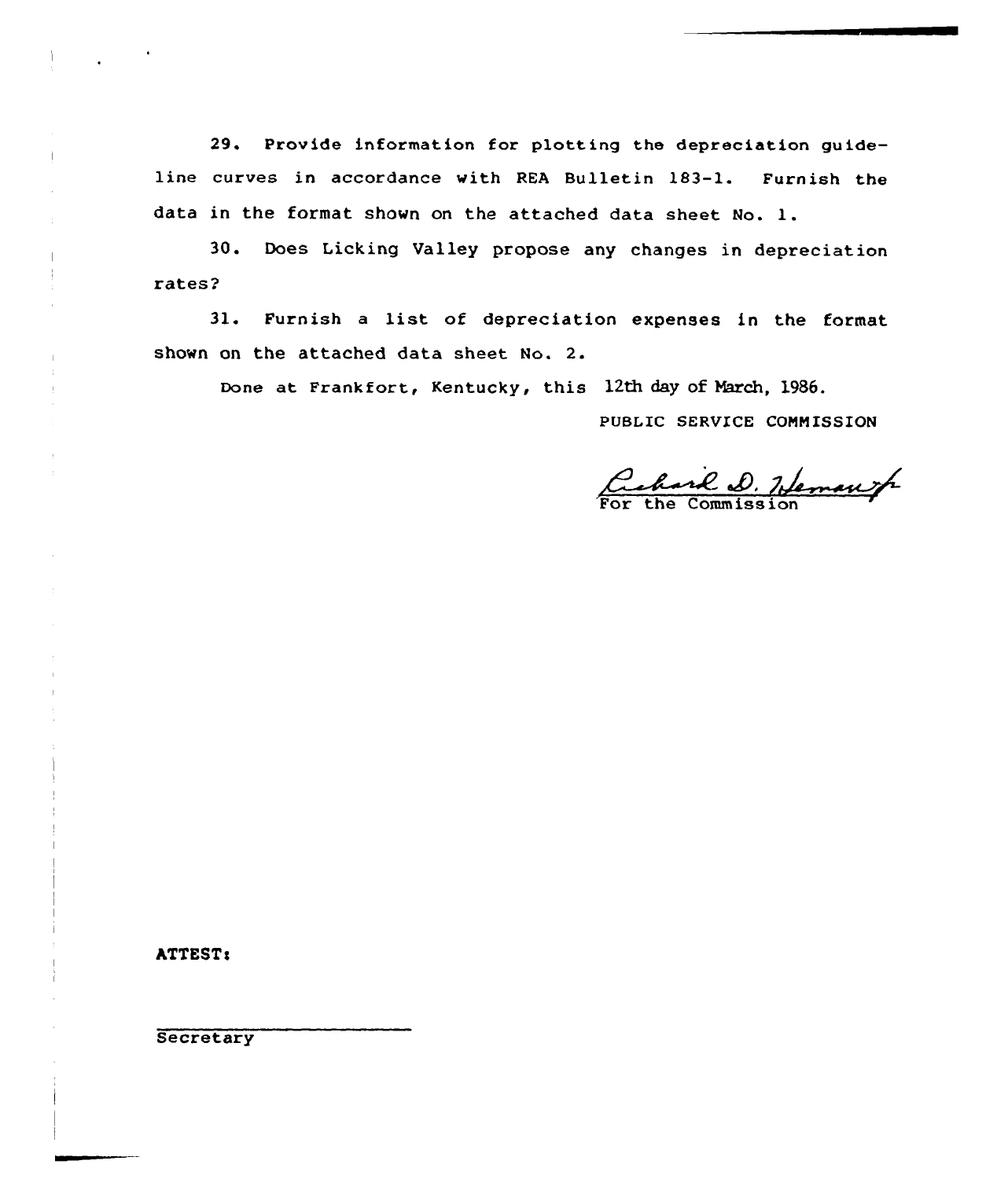Utility:<br>Case Number:<br>Date:

## DERECIATION FOR REAL PROPERTY CERVE<br>BERECIATION CULTERING CERVE<br>REA BULLETIN 183-1

| 1271 | <b>Z</b> 251 | 1973 | 1974 | 1975 | <b>T867</b> | 1982 | 1983 | 1984 | 1985<br>Year Ended<br>December 31, 1985                                                      |  |
|------|--------------|------|------|------|-------------|------|------|------|----------------------------------------------------------------------------------------------|--|
|      |              |      |      |      |             |      |      |      | Distribution<br>Plant in<br>Sevice<br>(1)<br>(1)                                             |  |
|      |              |      |      |      |             |      |      |      | <b>Accuulated Provision</b><br>for Dapreciation<br>Distribution<br>Plant<br>(2)<br>(2)       |  |
|      |              |      |      |      |             |      |      |      | $\frac{\text{Reenerge}}{\text{Rattio}}$                                                      |  |
|      |              |      |      | 1981 | <b>1982</b> | 1983 | 1981 | 1985 | Ratio of<br>Ourreat Distribution<br>Distribution Plant<br>Ten Rears Rriox<br>Ten Rears Rriox |  |

(FSC Data Sheet No. 1)

 $\frac{1}{k}$ 

 $\bar{1}$ 

 $\begin{array}{c} 1 \\ 1 \\ 1 \end{array}$ 

 $\begin{array}{c} 1 \\ 1 \\ 2 \\ 3 \\ 4 \end{array}$ 

 $\begin{array}{c} \frac{1}{2} & \frac{1}{2} \\ \frac{1}{2} & \frac{1}{2} \\ \frac{1}{2} & \frac{1}{2} \end{array}$ 

 $\overline{\overline{a}}$ 

 $\frac{1}{4}$ 

 $\ddot{\phantom{a}}$